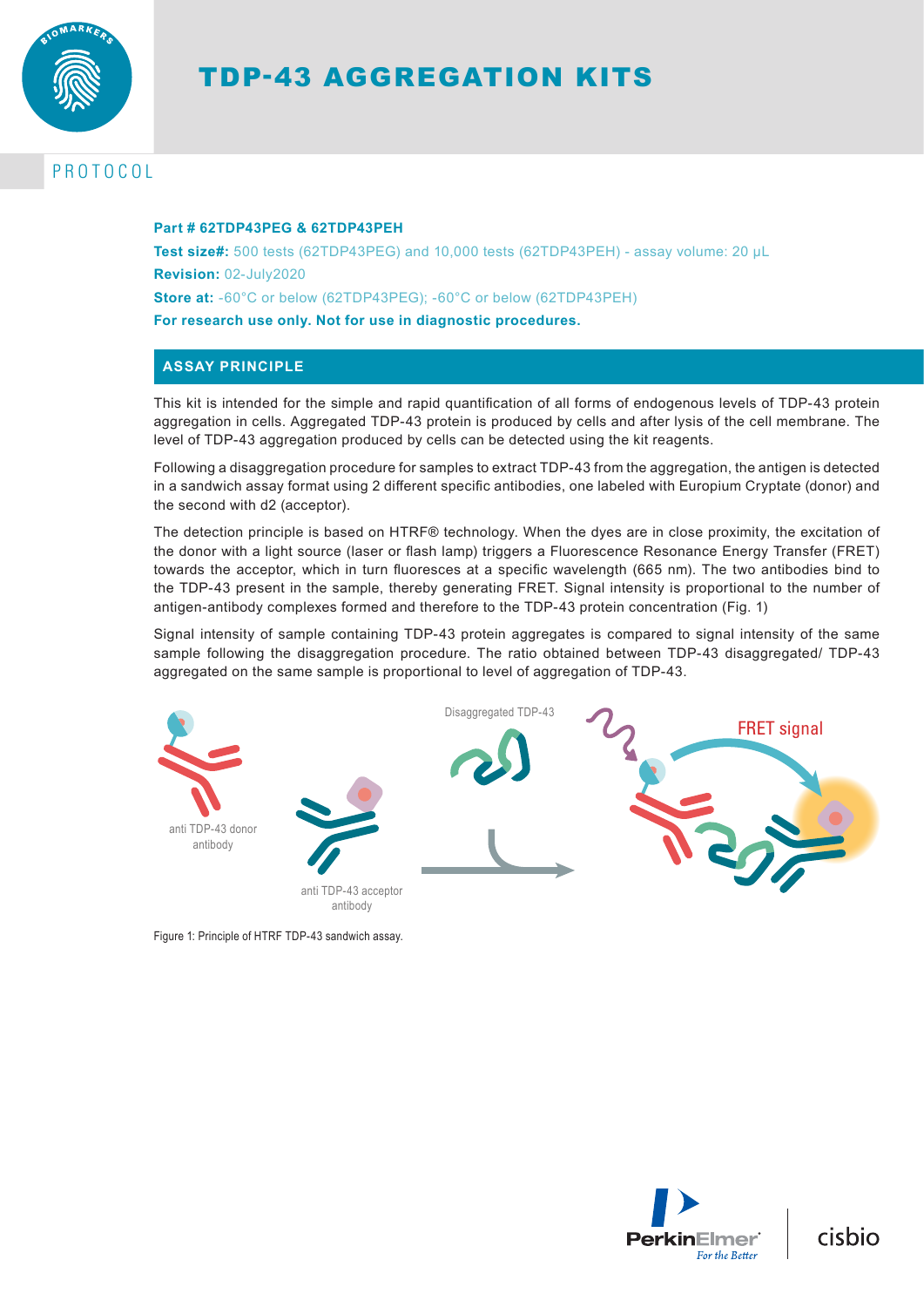# **PROTOCOL AT A GLANCE**



\* Depending on cell lines used, volume of lysis should be optimized. Depending on cell lines used, it can be necessary to dilute the cell lysate to ensure samples are within the assay linear range

\*\* see page 5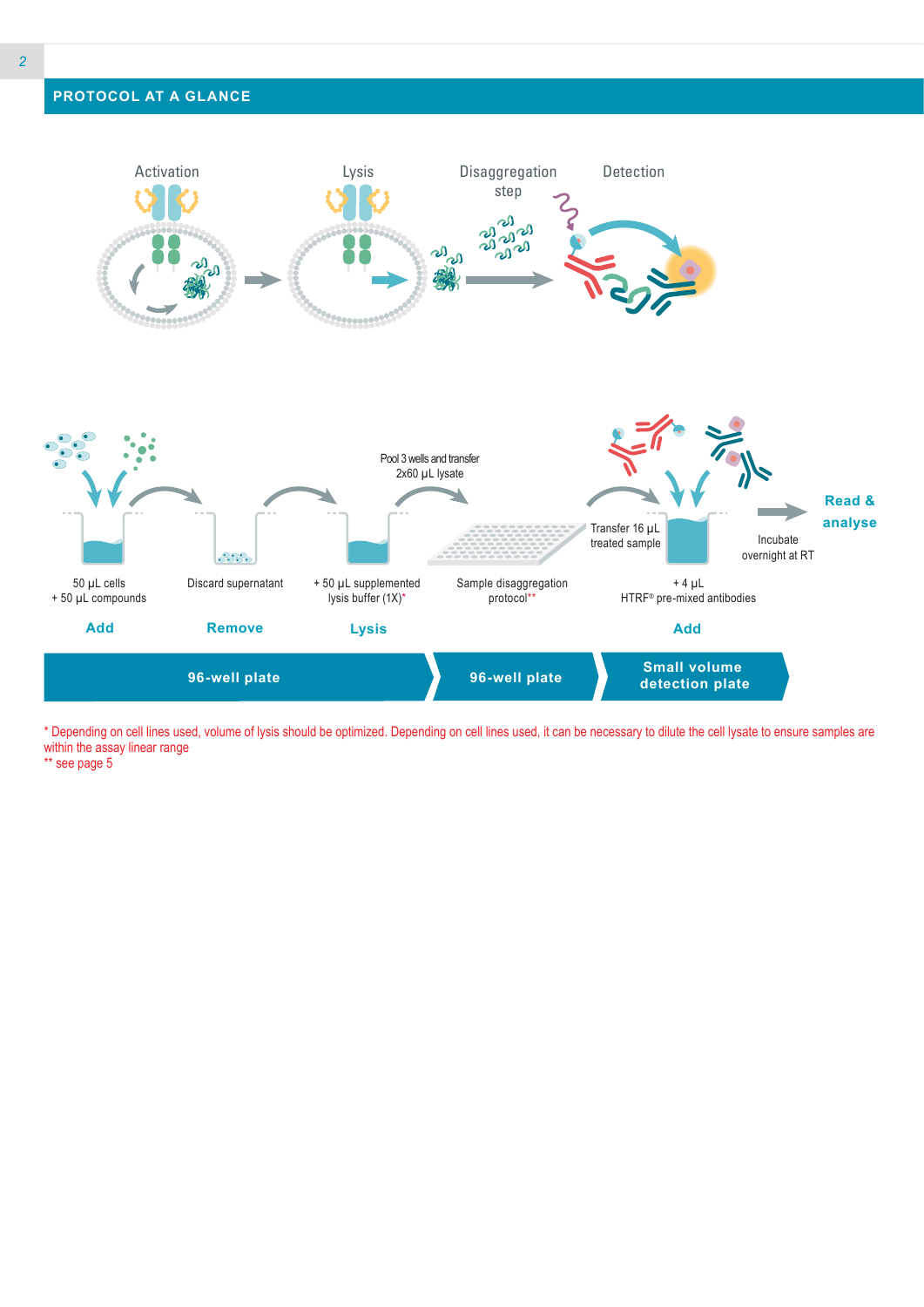## **MATERIALS PROVIDED:**

| <b>KIT COMPONENTS</b>                               | <b>STORAGE</b>           | <b>500 TESTS*</b><br>CAT # 62TDP43PEG |                 |                    | 10,000 TESTS *<br><b>CAT # 62TDP43PEH</b> |                   |
|-----------------------------------------------------|--------------------------|---------------------------------------|-----------------|--------------------|-------------------------------------------|-------------------|
| TDP-43 Eu Cryptate Antibody<br>(stock solution 50X) | $≤-16°C$                 |                                       | orange cap      | 1 vial - 20 µL     | red cap                                   | 1 vial - 0.4 mL   |
| TDP-43 d2 Antibody<br>(stock solution 50X)          | $≤-16°C$                 |                                       | blue cap        | 1 vial - 20 µL     | m.<br>purple cap                          | 1 vial - $0.4$ ml |
| TDP-43 Control lysate<br>(ready-to-use)             | $≤-60°C$                 | m.                                    | green cap       | 1 vial - 250 µL    | <b>COL</b><br>green cap                   | 2 vials - 250 µL  |
| Blocking reagent*<br>(stock solution 100X)          | $≤-16°C$                 | m.                                    | purple cap      | 1 vial - 300 µL    | m.<br>purple cap                          | 3 vials - 2 mL    |
| Lysis buffer* #1<br>(stock solution 4X)             | $≤-16°C$                 |                                       | transparent cap | 4 vials - 2 mL     | white cap                                 | 1 vial - 130 mL   |
| Detection buffer **<br>(ready-to-use)               | $≤-16°C$                 |                                       | orange cap      | $2$ vials - $2$ mL | red cap                                   | 1 vial - 50 mL    |
| Disaggregation buffer A<br>(ready-to-use)           | $2^{\circ}$ -8°C         |                                       | green cap       | 2 vials - 1.8 mL   | green cap                                 | 1 vial - 120 mL   |
| Disaggregation buffer B<br>(ready-to-use)           | $2^{\circ}$ -8°C         |                                       | red cap         | 2 vials - 1.8 mL   | red cap                                   | 1 vial - 120 mL   |
| Control detection buffer C<br>(ready-to-use)        | $2^{\circ} - 8^{\circ}C$ |                                       | yellow cap      | 4 vials - 1.8 mL   | yellow cap                                | 1 vial - 120 mL   |

\* When used as advised, the two available kit sizes will provide sufficient reagents for 500 and 10,000 tests respectively in 20 µL final.

Assay volumes can be adjusted proportionally to run the assay in 96 or 1536 well microplates.

\*\* The Detection buffer is used to prepare working solutions of acceptor and donor reagents.

#### **PURCHASE SEPARATELY:**

• HTRF®-Certified Reader. Make sure the setup for Eu Cryptate is used.

For a list of HTRF-compatible readers and set-up recommendations, please visit www.cisbio.com/compatible-readers

• Small volume (SV) detection microplates - .

For more information about microplate recommendations, please visit our website at: cisbio.com/microplates-recommendations

# **STORAGE AND STABILITY**



Store the kit at -60°C or below. Under proper storage conditions, reagents are stable until the expiry date indicated on the label. Diluent and detection buffer are shipped frozen, but can be stored at 2-8°C in your premises.



To avoid freeze/thaw cycles, it is recommended to dispense remaining stock solutions into disposable plastic vials for storage at -16°C or below .

Thawed diluent and detection buffer can be stored at 2-8°C in your premises.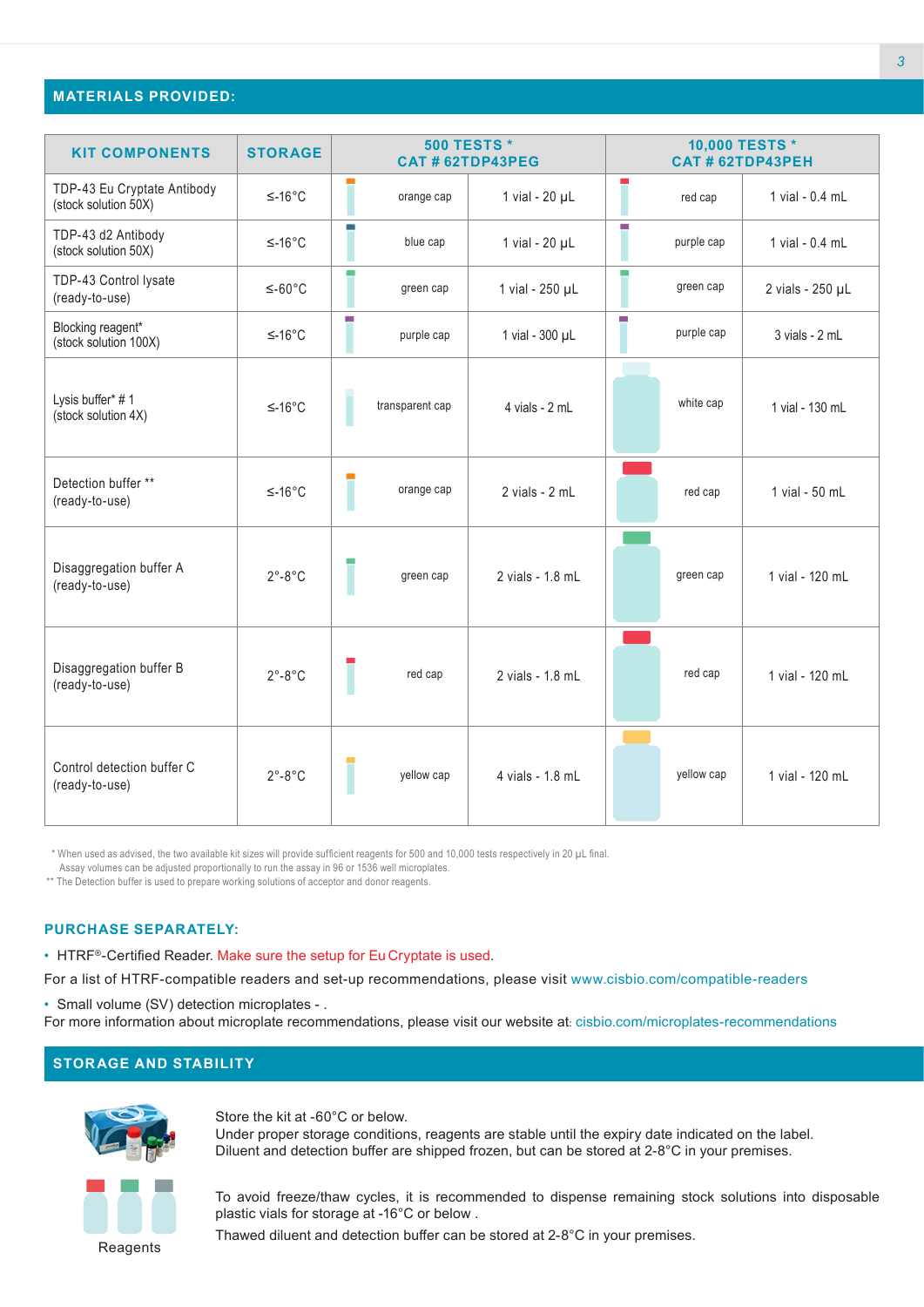# **REAGENT PREPARATION**

#### **BEFORE YOU BEGIN:**

- It is very important to prepare reagents in the specified buffers. The use of an incorrect diluent may affect reagent stability and assay results.
- Thaw the frozen reagents at room temperature, allow them to warm up to room temperature for at least 30 mins before use
- We recommend centrifuging the vials gently after thawing, before pipeting the stock solutions.
- Take care to prepare stock and working solutions according to the directions for the kit size you have purchased.

#### **TO PREPARE ANTIBODY WORKING SOLUTIONS:**

Each well requires 2 µL of TDP-43-Eu Cryptate Antibody and 2 µL of TDP-43-d2 Antibody. Prepare the two antibody solutions in separate vials.



#### **TO PREPARE SUPPLEMENTED LYSIS BUFFER FOR ASSAY PROTOCOL ON ADHERENT CELLS:**

Determine the amount of supplemented lysis buffer needed for the experiment. Each well requires generally 50 µL of supplemented lysis buffer. Prepare a lysis buffer solution 1X and then dilute the blocking reagent stock solution 100-fold with this lysis buffer 1X. In practice:

| 500 TESTS KIT - 62TDP43PEG                                                                                                                                                                    | 10,000 TESTS KIT - 62TDP43PEH   |                    |                              |                    |                                                                                                                                                                                                |
|-----------------------------------------------------------------------------------------------------------------------------------------------------------------------------------------------|---------------------------------|--------------------|------------------------------|--------------------|------------------------------------------------------------------------------------------------------------------------------------------------------------------------------------------------|
|                                                                                                                                                                                               |                                 |                    | Lysis buffer 1X              |                    |                                                                                                                                                                                                |
| Dilute the "lysis buffer 4X" 4-fold with<br>distilled water to prepare lysis buffer<br>1X.<br>E.g. take 1.25 mL of lysis buffer 4X<br>and add it to 3.75 mL of distilled water.<br>Mix gently | 1 volume                        | 3 volumes          | 1 volume                     | 3 volumes          | Dilute the "lysis buffer 4X" 4-fold with<br>distilled water to prepare lysis buffer<br>1X.<br>E.g. take 1.25 mL of lysis buffer 4X<br>and add it to 3.75 mL of distilled water.<br>Mix gently. |
|                                                                                                                                                                                               | lysis buffer<br>4X              | distilled<br>water | lysis buffer<br>4X           | distilled<br>water |                                                                                                                                                                                                |
|                                                                                                                                                                                               |                                 |                    |                              |                    |                                                                                                                                                                                                |
|                                                                                                                                                                                               |                                 |                    | Supplemented Lysis buffer 1X |                    |                                                                                                                                                                                                |
| Dilute the "blocking reagent" 100-fold<br>with "Lysis buffer 1X".<br>E.g. take 0.05 mL of "Blocking reagent<br>stock solution" and add it to 4.95 mL<br>of lysis buffer 1X. Mix gently.       | 1 volume<br>blocking<br>reagent |                    | 99 volumes                   | lysis<br>buffer 1X | Dilute the "blocking reagent" 100-fold<br>with "Lysis buffer 1X".<br>E.g. take 0.05 mL of "Blocking reagent  <br>stock solution" and add it to 4.95 mL<br>of lysis buffer 1X. Mix gently.      |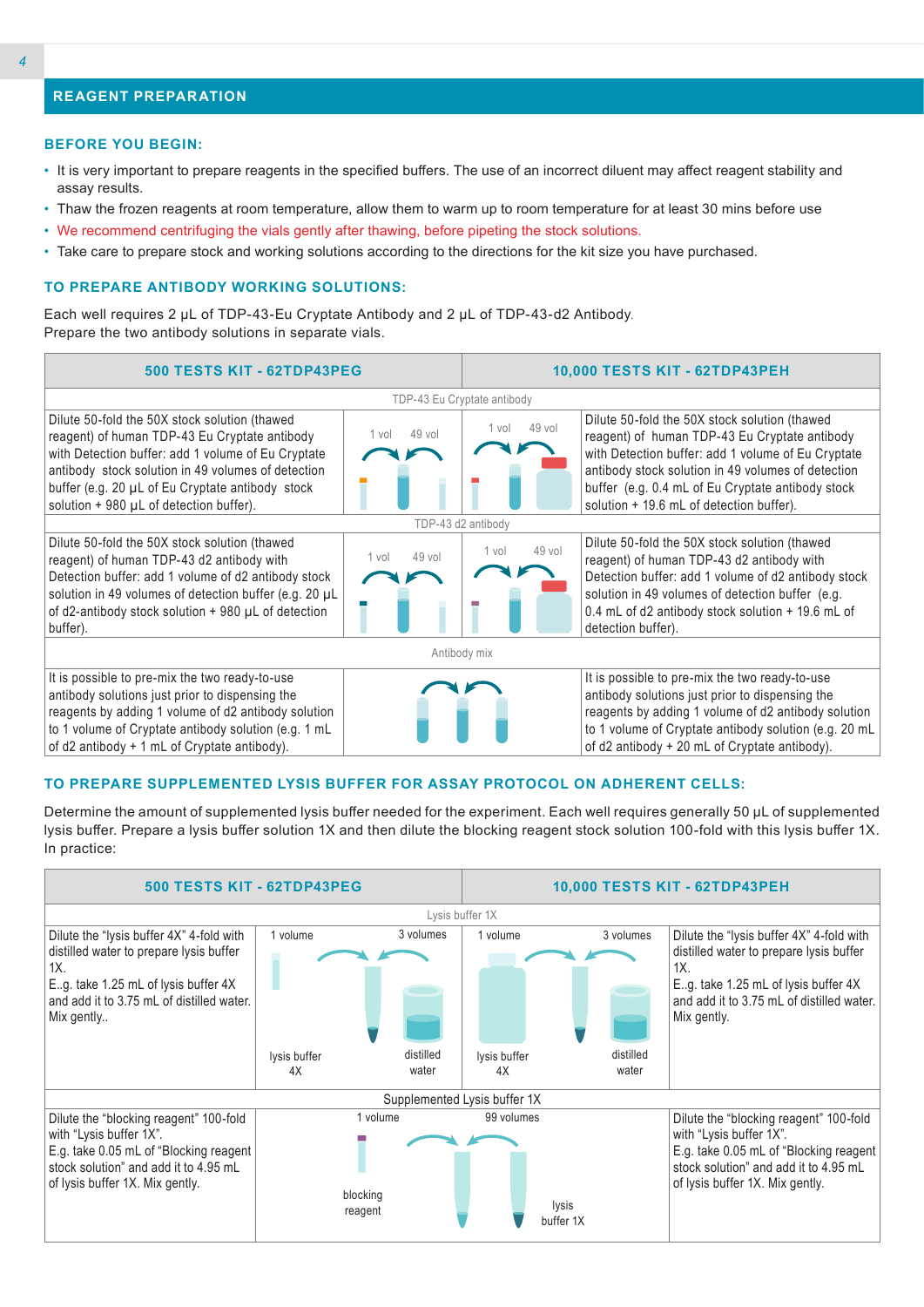# **TO PREPARE WORKING CONTROL LYSATE SOLUTION**

The control lysate is only provided as an internal assay control to check the quality of the results obtained.

The Aggregated ratio of this control should be around 2 corresponding to a median detection of TDP-43 aggregates.

Thaw the control lysate. Mix gently, the control lysate is ready to use.

#### **TO PREPARE SAMPLES:**

#### IMPORTANT RECOMENDATIONS:

- The samples should be diluted (we recommed to test several dilutions) in lysis buffer (1X) to ensure samples are within the assay linear range.
- The efficacy of disaggregation step can be verify comparing the aggregated ratio of the control lysate (around 2) with the tested sample.
- It is mandatory to collect and store samples into polypropylene microtubes and to treat samples into polypropylene plate or microtubes.
- To determine an aggregated ratio in samples TDP-43 have to be extracted from the aggregates using the disaggregation procedure described below.

#### SAMPLE ACTIVATION PROCEDURE

Each detection well requires 16 µL of activated samples.

- $\Rightarrow$  Add 1 volume (10 μL recommended) of the Disaggregation buffer A or Control detection buffer C.
- $\Rightarrow$  Mix pipetting up and down 2 or 3 times (or vortex in tubes).
- $\Rightarrow$ Incubate for 15 minutes at room temperature.
- $\Rightarrow$  Add 1 volume (10 µL recommended) of the Disaggregation buffer B or Control detection buffer C.

#### $\Rightarrow$ Mix gently.



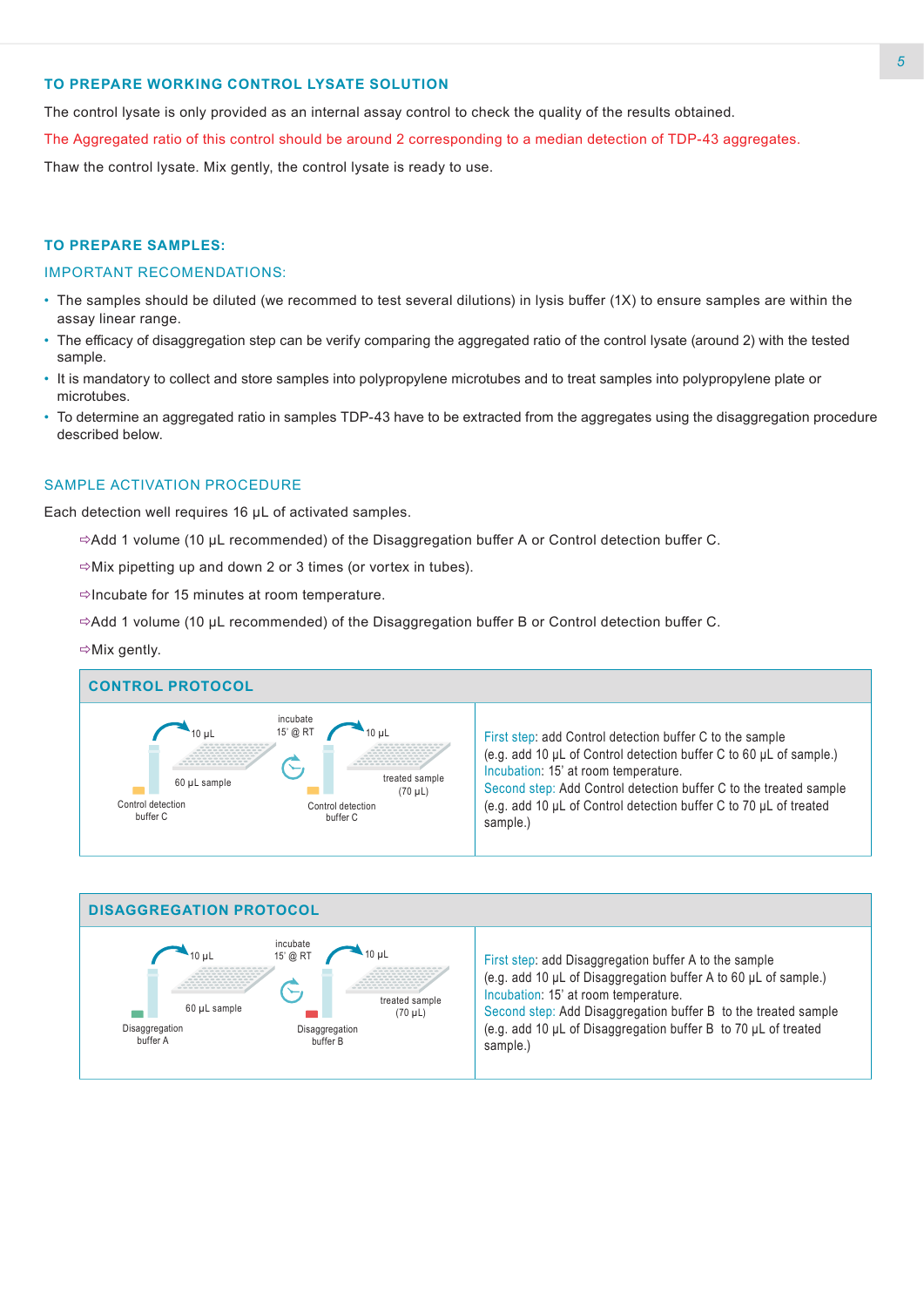# **TDP-43 AGGREGATION ASSAY PROTOCOL**

| Add 50µL of supplemented lysis buffer (1X) to the plated cells and incubate for at least 30 minutes at room<br>temperature under shaking.<br>Use the appropriate supplemented lysis buffer.                                                                                                                                            |                       |                        |
|----------------------------------------------------------------------------------------------------------------------------------------------------------------------------------------------------------------------------------------------------------------------------------------------------------------------------------------|-----------------------|------------------------|
| Lysis incubation time may be optimized. Lysis volume can be decreased down to 25 µL.                                                                                                                                                                                                                                                   |                       | 96-well culture plate  |
| After homogenization by pipeting up and down, pool 3 wells<br>Transfer 2 x 60 µL from the 96-well cell-culture plate into 2 wells of a 96-well plate                                                                                                                                                                                   |                       |                        |
|                                                                                                                                                                                                                                                                                                                                        | 96-well culture plate | 96-well plate          |
| Add 10 µL of the Disaggregation buffer A or Control detection buffer C and homogeneize by pipetting up and<br>down.                                                                                                                                                                                                                    |                       |                        |
| Incubate 15 min at room temperature<br>Add 10 µl of the Disaggregation buffer B or Control detection buffer C.                                                                                                                                                                                                                         |                       |                        |
| Transfer 16 µL of cell lysate treated from the 96-well plate to a 384-small volume (SV) white detection plate                                                                                                                                                                                                                          |                       |                        |
|                                                                                                                                                                                                                                                                                                                                        |                       |                        |
|                                                                                                                                                                                                                                                                                                                                        | 96-well plate         | 384-SV detection plate |
| Add $4 \mu L$ of premixed antibody solutions (vol/vol) prepared in the detection buffer.<br>Cover the plate with a plate sealer.<br>Incubate overnight at room temperature.<br>Set up your reader for Eu3+ Cryptate and read the fluorescence emission at two different wavelenghts<br>(665nm and 620nm) on a compatible HTRF® reader. |                       | SV detection plate     |

# **STANDARD PROTOCOL FOR DISAGGREGATION OR CONTROL DETECTION**

|                             |                | Sample     | Disaggregation<br>buffer A | Disaggregation<br>buffer B | Control detection<br>buffer C | Control detection<br>buffer C |
|-----------------------------|----------------|------------|----------------------------|----------------------------|-------------------------------|-------------------------------|
| Sample & kit Control Iysate | Disaggregation | 60 uL      | $10 \mu L$                 | $10 \mu L$                 |                               |                               |
|                             | Control        | $60 \mu L$ | $\overline{\phantom{a}}$   |                            | $10 \mu L$                    | $10 \mu L$                    |

|                   | <b>Samples</b>                                                                                                    |                                                                                      |  |  |  |  |  |  |
|-------------------|-------------------------------------------------------------------------------------------------------------------|--------------------------------------------------------------------------------------|--|--|--|--|--|--|
| Step 1            | Dispense 16 µL of each sample "control"<br>into each sample control well                                          | Dispense 16 µL of each sample "disaggregeted"<br>into each dissagregated sample well |  |  |  |  |  |  |
| Step <sub>2</sub> |                                                                                                                   | Add 2 µL of TDP-43 d2 antibody working solution to all wells                         |  |  |  |  |  |  |
| Step 3            | Add 2 µL of TDP-43 Eu Cryptate antibody working solution to all wells                                             |                                                                                      |  |  |  |  |  |  |
| Step 4            | Seal the plate and incubate ON @ RT<br>Following incubation, the signal remains stable over a period of 48 hours. |                                                                                      |  |  |  |  |  |  |
| Step 5            | Remove the plate sealer and read on an $HTRF®$ compatible reader                                                  |                                                                                      |  |  |  |  |  |  |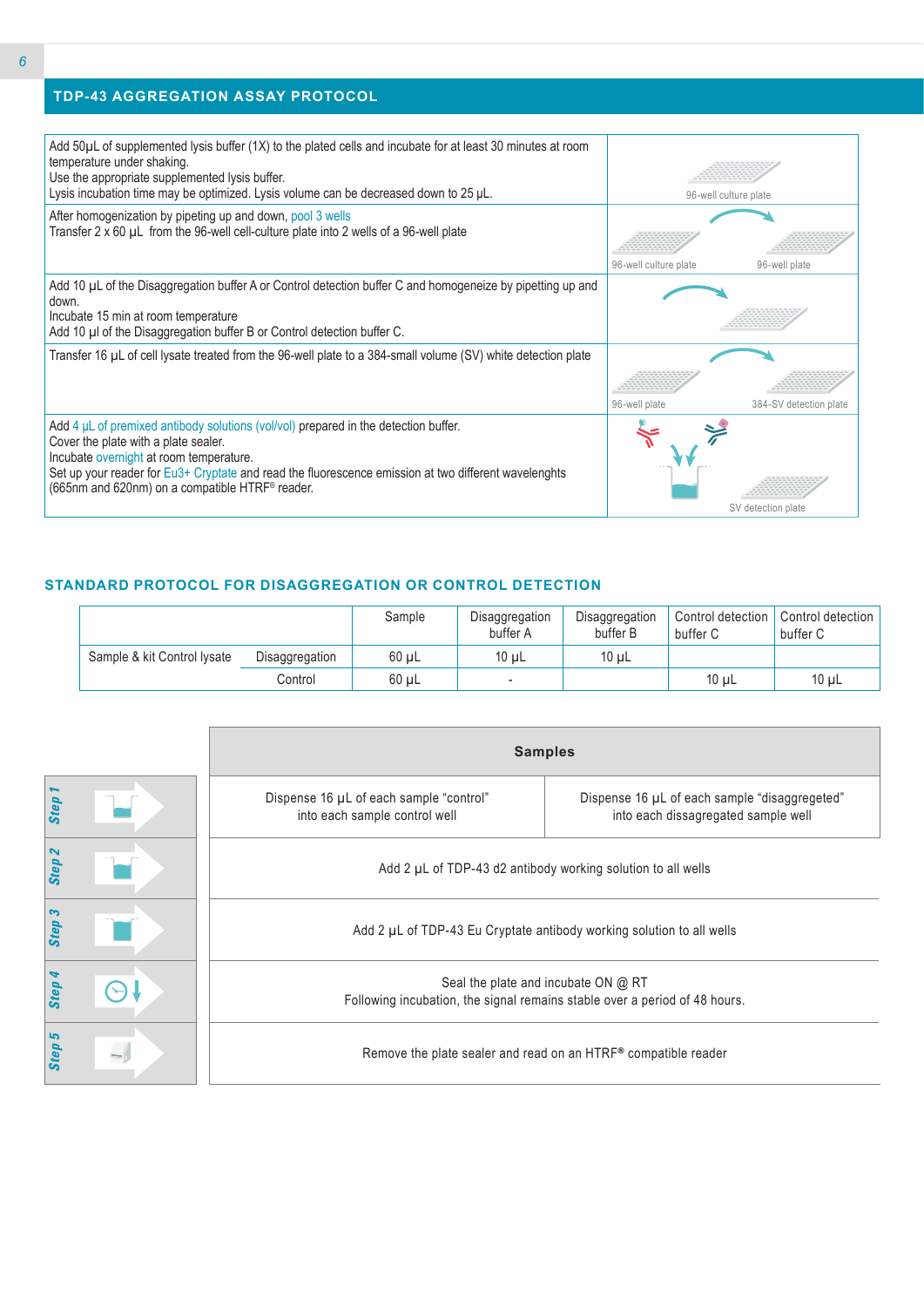|              |                                                                                 | $\overline{2}$ | 3              |                                                                                       | 5              | 6              |
|--------------|---------------------------------------------------------------------------------|----------------|----------------|---------------------------------------------------------------------------------------|----------------|----------------|
| A            | 16 µL Control<br><b>Control lysate</b><br>4 µL pre-mixed Anti-TDP-43 antibodies | Repeat Well A1 | Repeat Well A1 | 16 µL Disaggregated<br><b>Control lysate</b><br>4 µL pre-mixed Anti-TDP-43 antibodies | Repeat Well A4 | Repeat Well A4 |
| $\, {\bf B}$ | 16 µL Sample 1<br>Sample 1<br>4 µL pre-mixed Anti-TDP-43 antibodies             | Repeat Well B1 | Repeat Well B1 | 16 µL Disaggregated<br>Sample 1<br>4 µL pre-mixed Anti-TDP-43 antibodies              | Repeat Well B4 | Repeat Well B4 |
| $\mathbf c$  | 16 µL Sample 1<br>Sample 2<br>4 µL pre-mixed Anti-TDP-43 antibodies             | Repeat Well C1 | Repeat Well C1 | 16 µL Disaggregated<br>Sample 2<br>4 µL pre-mixed Anti-TDP-43 antibodies              | Repeat Well C4 | Repeat Well C4 |
| D            | 16 µL Sample 1<br>Sample 3<br>4 µL pre-mixed Anti-TDP-43 antibodies             | Repeat Well D1 | Repeat Well D1 | 16 µL Disaggregated<br>Sample 3<br>4 µL pre-mixed Anti-TDP-43 antibodies              | Repeat Well D4 | Repeat Well D4 |
| E            | 16 µL Sample 1<br>Sample<br>4 µL pre-mixed Anti-TDP-43 antibodies               | Repeat Well E1 | Repeat Well E1 | 16 µL Disaggregated<br>Sample<br>4 µL pre-mixed Anti-TDP-43 antibodies                | Repeat Well E4 | Repeat Well E4 |
| F            | 16 µL Sample 1<br>Sample<br>4 µL pre-mixed Anti-TDP-43 antibodie                | Repeat Well F1 | Repeat Well F1 | 16 µL Disaggregated<br>Sample<br>4 µL pre-mixed Anti-TDP-43 antibodies                | Repeat Well F4 | Repeat Well F4 |
| G            | 16 µL Sample 1<br>Sample<br>4 µL pre-mixed Anti-TDP-43 antibodie                | Repeat Well G1 | Repeat Well G1 | 16 µL Disaggregated<br>Sample<br>4 µL pre-mixed Anti-TDP-43 antibodies                | Repeat Well G4 | Repeat Well G4 |
| н            | 16 µL Sample 1<br>Sample<br>4 µL pre-mixed Anti-TDP-43 antibodies               | Repeat Well H1 | Repeat Well H1 | 16 µL Disaggregated<br>Sample<br>4 µL pre-mixed Anti-TDP-43 antibodies                | Repeat Well H4 | Repeat Well H4 |



# **DATA REDUCTION**

1. Calculate the ratio of the acceptor and donor emission signals for each individual well.

Ratio = 
$$
\frac{\text{Signal 665 nm}}{\text{Signal 620 nm}} \times 10^4
$$

2. Calculate the % CVs. The mean and standard deviation can then be worked out from ratio replicates.

$$
CV (\%) = \frac{Standard deviation}{Mean Ratio} \times 100
$$

3. Calculate the Aggregated Ratio for each sample.

Aggregated Ratio= Ratio Dissagregated Sample

Ratio Control Sample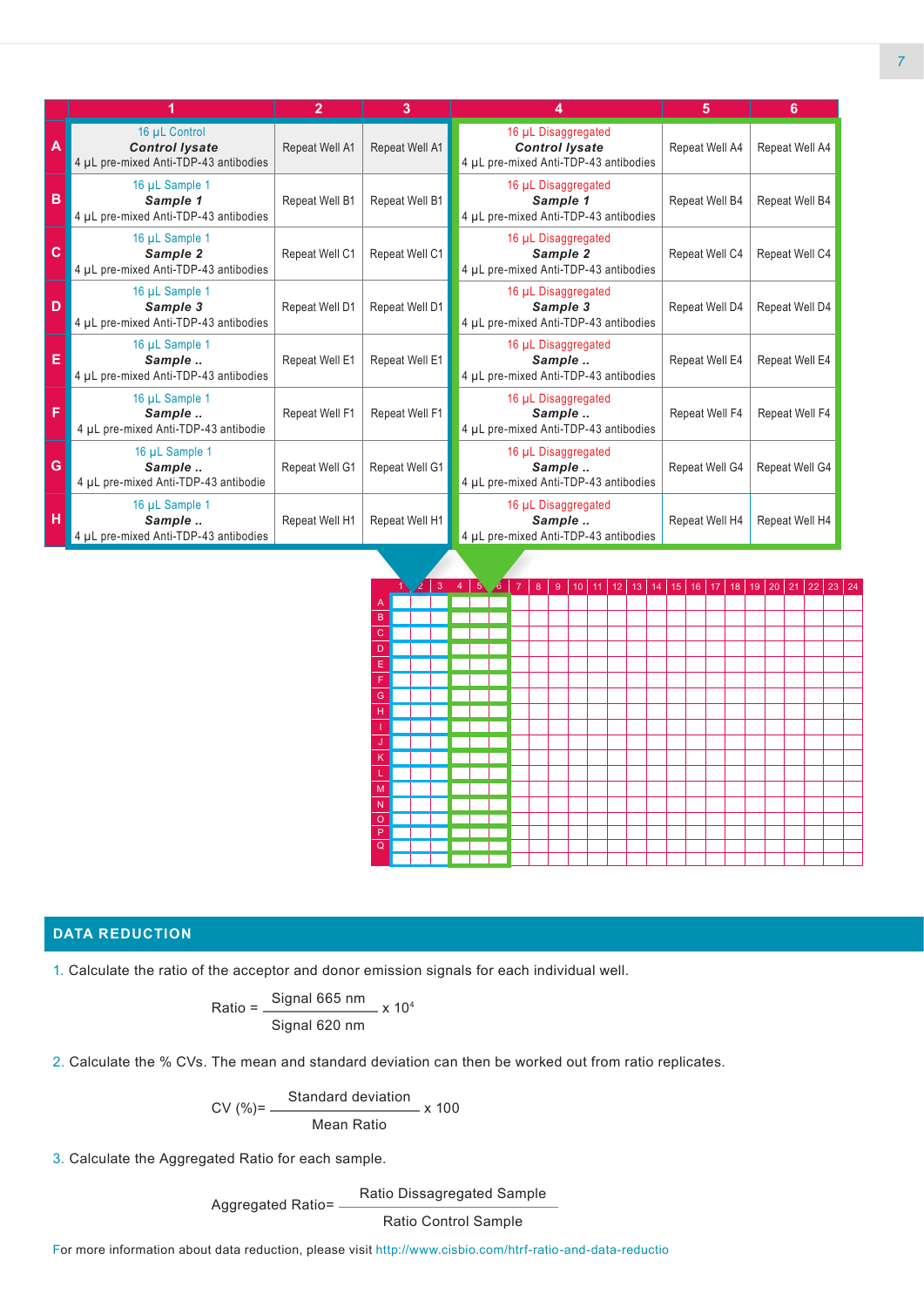## **RESULTS**

These data should be considered only as an example (readings on PHERAstarFS with flash lamp). Results may vary from one HTRF® compatible reader to another.

The data are drawn up by plotting HTRF® Ratio versus sample treated in control and disaggregation condition, then Aggregated ratio per sample.

The signal linearity is dependent both on the cell line and on the total protein detected. A cell density experiment is highly recommended to ensure working in optimal conditions.

Results on HeLa cells (50,000 cells/well), using the assay protocol for adherent cells. Cells were treated according to kinetic of staurosporine treatment from 1 to 6 hours at 1 µM and then lysed with supplemented lysis buffer #1 (1X) for 30 minutes at room temperature. 16 µL of control or disaggregated lysates were transferred in a small volume detection plate to detect TDP-43 using the HTRF TDP-43 aggregation assay - Cat # 62TDP43PEG, 62TDP43PEH. In these tested conditions, the aggregated ratio increases gradually from 4 to 6h under staurosporine treatment.





|                          | Control            |                | <b>Disaggregates</b> |      |                     |
|--------------------------|--------------------|----------------|----------------------|------|---------------------|
| Samples                  | Mean HTRF<br>Ratio | CV%            | Mean HTRF<br>Ratio   | CV%  | Aggregated<br>Ratio |
| 6h                       | 4270               | 6.4            | 8503                 | 11.3 | $\overline{2}$      |
| 5h                       | 5243               | 6.4            | 8488                 | 7.9  | 1.6                 |
| 4h                       | 6581               | 2.2            | 9678                 | 11.9 | 1.5                 |
| 3h                       | 8843               | 3.7            | 8799                 | 2.4  | 1                   |
| 2 <sub>h</sub>           | 9909               | 1.9            | 9981                 | 3.8  | 1                   |
| 1h                       | 13699              | $\overline{2}$ | 11966                | 4.4  | 0.9                 |
| Non aggregated<br>sample | 13192              | 5              | 14059                | 9.5  | 0.9                 |